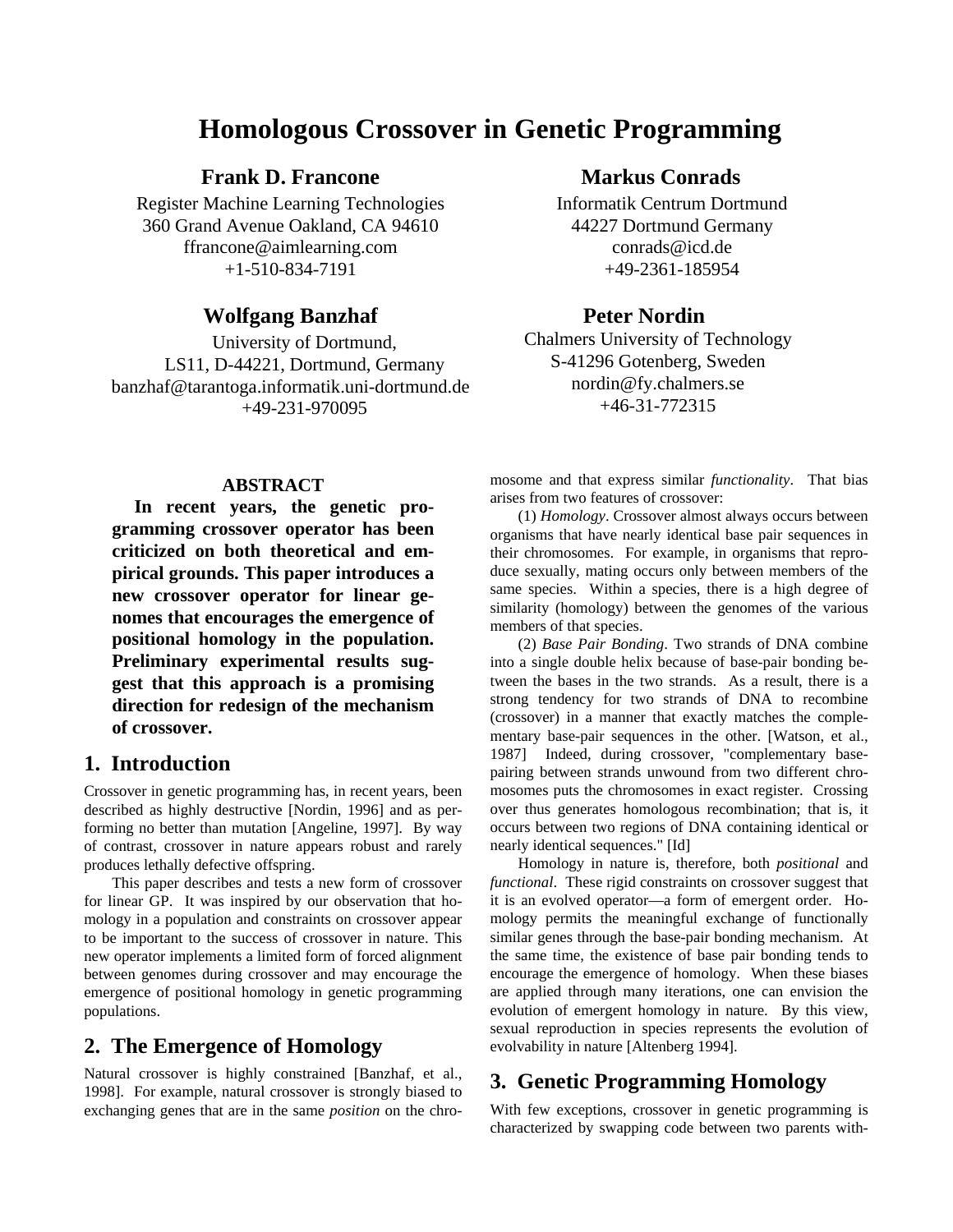out regard to *position* of the code in the parent programs or the *function* the code performs. This is true regardless whether trees, graphs or linear structures are used to represent the genome [Koza, 1992] [Teller, 1996] [Nordin, 1994].

Furthermore, genetic programming runs have no obvious *homology* in the population, at least at the beginning. After all, the programs in a population are initialized randomly—the opposite of the almost identical genomes shared by members of a sexually reproducing species. This problem is well illustrated by an example we have given elsewhere:

"Crossing over two programs [in GP] is a little like taking two highly fit word processing programs, Word For Windows and WordPerfect, cutting the executables in half and swapping the two cut segments. Would anyone expect this to work? Of course not." [Banzhaf, et al., 1998, page 158].

The reason the conclusion in the quoted material is so obvious is that there is no homology between Word Perfect and Word for Windows. Accordingly, although these two programs perform the same overall function in a very similar manner, they are in a sense, from different "species." As such, we do not expect them to mate successfully any more than we would expect a zebra to mate successfully with a cow, even though both animals eat grass and have four legs.

But on closer reflection, a type of homology does emerge in genetic programming populations and does so frequently. The term, "introns" in genetic programming has come to refer to nodes or instructions in evolved programs that have no effect on the output of the program, such as *x=x\*1* [Banzhaf et al., 1998, p. 186-198] [Nordin et al., 1996] [Soule & Foster, 1996] [Soule & Foster, 1997]. Code bloat (or runaway growth of introns) is a commonly remarked feature of genetic programming runs. When code bloat has come to dominate a population, crossover becomes a matter of swapping sequences of code that have no effect on the fitness of the individual. Such crossover is necessarily non-destructive because it is completely neutral. [Nordin & Banzhaf, 1995].

Code bloat is a form of emergent homology, albeit of a perverse type. Where code has bloated, there is a high degree of homology between almost any two randomly chosen nodes on any two evolved programs in this population. That is, any two nodes chosen for crossover are likely to contain functionally useless code. Because crossover between two such nodes is almost always neutral, the population—dominated by introns and neutral crossover—has become a "species" in the sense that all members can mate with each other with a high probability that the offspring will not be lethally defective. This is, in effect, position independent homology.

## **4. Encouraging Useful Homology**

The homology represented by code bloat is not especially useful or even interesting. Its existence does, however, establish that homology can emerge from genetic programming runs, depending on initial conditions. The issue presented by this paper is whether it is possible to redesign the crossover operator so that it encourages useful homology. In that regard, we need to identify a crossover operator that:

(1) Encourages a genetic programming run to evolve useful homology in the population; and

(2) Exploits the evolved homology usefully.

Such a crossover operator could be expected to be lessand-less destructive as the run continues, tend to discourage code bloat and, perhaps, improve system performance.

### *4.1 Sticky Crossover*

We propose to make our program genomes "sticky," somewhat like DNA, during crossover. We refer to this as a "homologous crossover operator" or, in lighter moments, as "sticky crossover."

In simple terms, the homologous crossover operator only permits instructions at the same position in the genome to be exchanged with other instructions in the same position. More precisely, sticky crossover chooses a sequence of code randomly from one parent program. The sequence of code in the same *position* from the second parent is then chosen. The two segments are then swapped.

### *4.2 Sticky Crossover Dynamics*

Our new operator does not actively seek out functionally equivalent segments of code in evolved programs and cross them over. So in that sense, it does not duplicate the base pair bonding of biological crossover.

Instead, our proposed operator provides a high probability that, say, the second instruction in an evolved program, will be swapped during crossover with the second instruction from another program. This may encourage the evolution of functionally similar code at equivalent positions in the genome.

Why should this be so? In [Nordin & Banzhaf, 1995], we proposed that the probability that an individual will propagate in increasing numbers from one generation to the next depends not just on its own fitness, but on expected value of its offspring's fitness. We referred to this aggregate measure of fitness as *"effective fitness*.*"* Effective fitness describes the notion that even highly fit programs will not long survive if they cannot produce fit offspring. Thus, effective fitness measures a program's ability to be successfully replicated by means of crossover.

The effective fitness of an evolved program may be quite different for different types of crossover. For example, evolved programs containing a high proportion of code that actually affects their output have little defense against destructive ordinary crossover, even if they are highly homologous as to other individuals in the population. This is because ordinary crossover is constantly moving the functional code around in the genome. Each time that happens,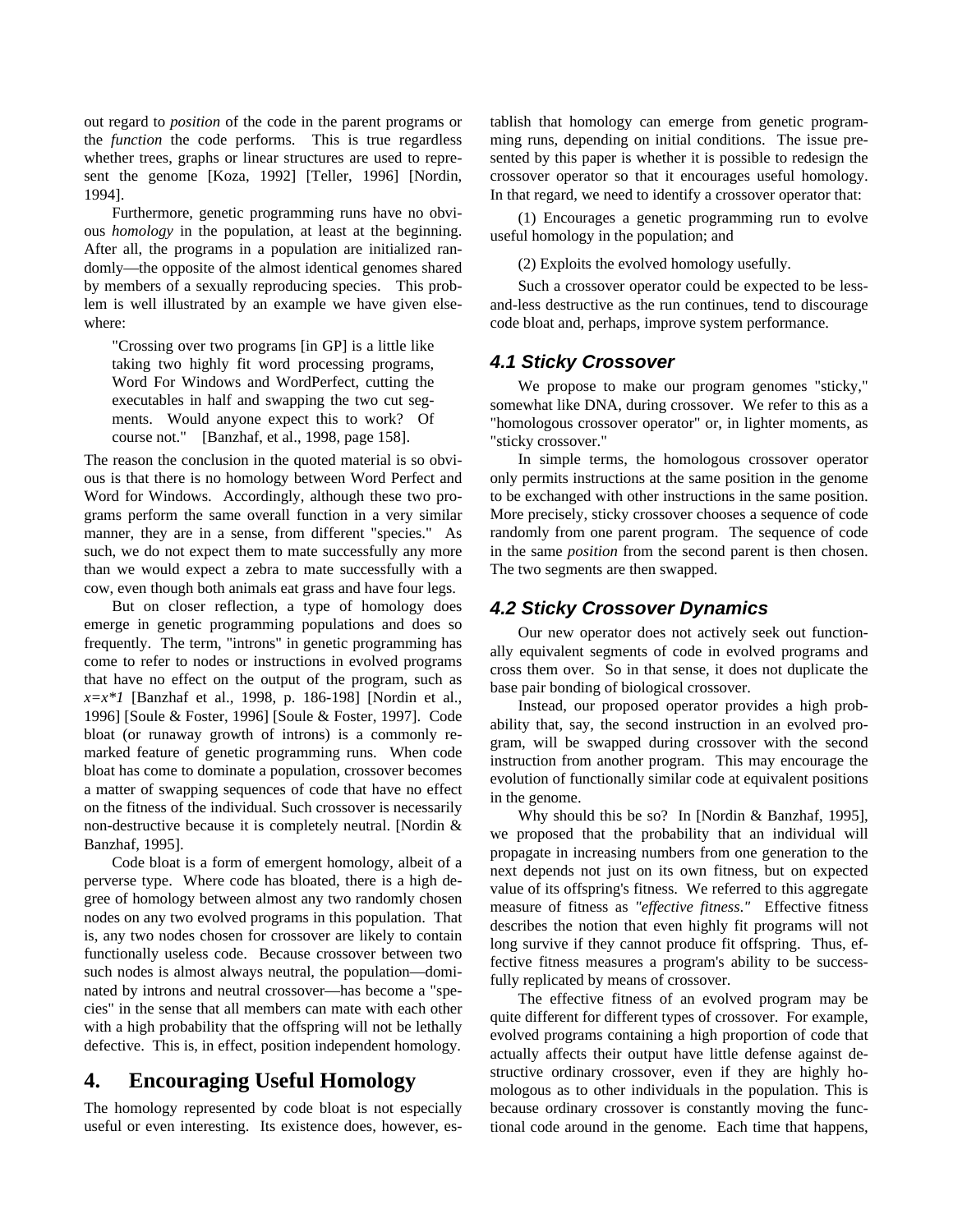positional homology among members of the population changes. So there is little chance that positional homology will evolve out of functional code when exposed to ordinary crossover.

By way of contrast, we propose that programs containing a substantial proportion of functional code and that are relatively homologous to other programs in the population will have higher effective fitness than those that are not so homologous, when exposed to the sticky crossover operator.

Assume the following about a genetic programming population:

(1) Two programs in the population are more than randomly homologous as between themselves;

(2) The rest of the population is randomly homologous as to all other members of the population; and

(3) The sticky exchange of homologous sequences is less likely to produce low fitness children than the exchange of non-homologous sequences, as appears to be the case in nature.

Given these premises, and all other things being equal, the two relatively homologous programs will be more likely to produce fit offspring when subjected to sticky crossover than other programs in the population. That is, *relatively homologous programs have higher effective fitness*. Because of the reproductive advantage of their children, these two programs will be more likely to propagate their genetic material through generations of evolution than randomly homologous programs.

There is another, and more emergent aspect to this analysis. When two programs that are relatively homologous are crossed over (using sticky homologous crossover), they necessarily produce children that are themselves relatively homologous to the other children *and* to the parents. In other words, the number of relatively homologous programs in the population increases after crossover of two relatively homologous individuals because sticky crossover does not alter homology. As the offspring of two evolved programs that are relatively homologous to each other (and their offspring) spread throughout the population, the descendants' relative reproductive advantage deriving from that homology spreads because there are now more homologous programs in the population derived from the same ancestors. Thus, we would predict that the homology of the overall population should also increase and that homology should appear as emergent order.

But does emerging homology contribute to *useful* fitness from a problem-solving viewpoint? We know from runaway code bloat that emergent homology is not always useful. In this regard, however, sticky, homologous crossover is quite different than standard linear crossover. It respects the position of the swapped code; that is, it respects positional homologies.

With standard crossover, the only code that could be the cause of emergent homology is introns (useless code) because that is the only code that is probably homologous *no matter where it appears in the genome*. But with our homologous crossover operator, code that is homologous to other programs in the population need not also be homologous at other positions on the genome because sticky crossover does not move the code around. Obviously, *functional code may exhibit homologous properties when exposed to sticky crossover as long as that code only needs to be homologous in one location on the genome.*

This reasoning does not, of course, prove that useful homology will emerge. Only that we can expect homology with this new operator, to look considerably different than the perverse homology of code bloat, that it will be homology of, at least partially functional code, and that this functional code may well evolve through normal selection to be useful code.

There is one prediction we can make from this reasoning. If useful homology emerges, it will do so because crossover is less destructive when performed between homologous elements of the population. Previous research indicates that intron growth in genetic programming is caused in large part by the destructive effect of the crossover operator. [Nordin et al., 1996] [Soule & Foster, 1997]. If crossover becomes less destructive because of emerging homologies, we would predict that increasing the amount of homologous crossover in the population should decrease the rate of growth of the length of programs in the population.

#### *4.3 Previous Related Work*

Our approach is not entirely novel. We are aware of two previous sets of experiments in tree-based genetic programming that added positional dependence to the crossover operator.

D'Haeseleer devised strong context preserving crossover in 1994. In that work, D'Haeseleer permitted crossover to occur only between nodes that occupy exactly the same position in the two parents. D'Haeseleer got modest improvement by combining ordinary crossover with his strong context-preserving crossover [D'Haeseleer, 1994].

Similarly, Poli & Langdon introduced one point crossover in 1997 [Poli & Langdon, 1997]. One point crossover is even more restrictive than strong context preserving crossover because it only permits crossover between nodes that match in position and arity.

But homologous crossover with linear genomes is considerably different than these two prior approaches. These previous works allow very large subtrees and very small subtrees to be exchanged in crossover, as long as the base node of the two subtrees occupies the same position in the genome. By way of contrast, our homologous linear operator requires that the exchanged code sequences are very similar in size *and* that they occupy the same position in the genome. Thus, our linear operator is forced to exchange segments of code that are more likely to be similar (in semantics and, therefore, function) than the code exchanged in these two tree based systems.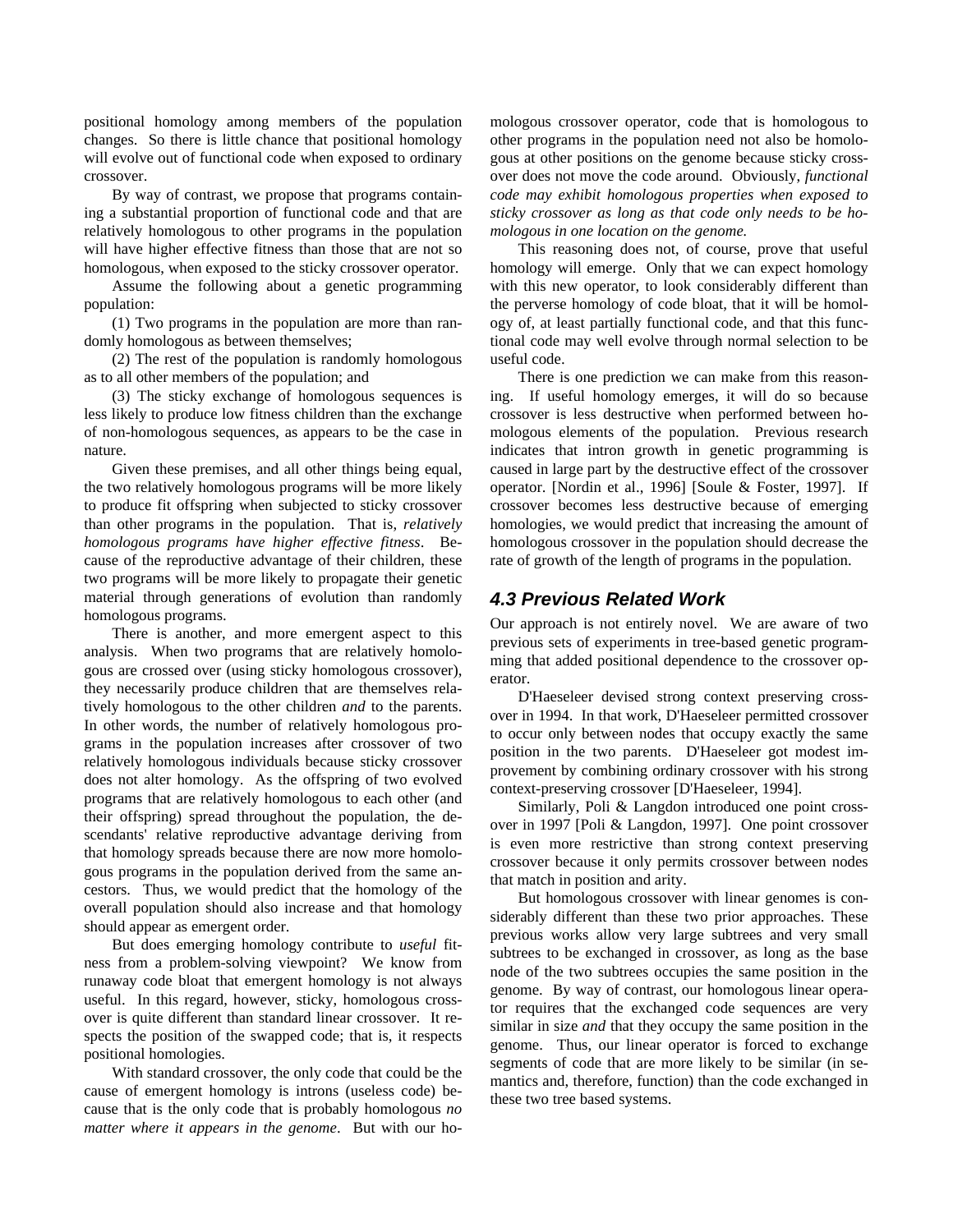### **5. Implementation**

AIMGP stands for **A**utomatic **I**nduction of **M**achine Code, **G**enetic **P**rogramming. AIMGP uses linear genomes made up of native machine code functions. It performs crossover, mutation and fitness evaluations directly on the machine code [Nordin 1994].

Our first experiments with homologous crossover in AIMGP began about two years ago at the University of Dortmund. During that time, we have become increasingly convinced of its beneficial effects.

The experiments reported here were run using Discipulus<sup> $TM1.0$ </sup> software [RML Technologies, Inc., 1998], which is a commercial version of AIMGP written for WINTEL machines running  $486DX$ , Pentium $\circledR$  and Pentium II $\circledR$  processors. It implements over fifty native machine code instructions from the floating-point processor in these systems.

Although we will provide some implementation details here, the implementation and operation of this software is exhaustively documented in [Francone, 1998].

#### *5.1 Program Representation*

During evolution, AIMGP systems hold evolved programs as native machine code functions. Each program is comprised of the following parts: header, body, footer and a return instruction as shown in Figure 1.

#### **Figure 1. The Structure of an AIMGP Program. ("IB" Refers to Instruction Blocks).**



The body of the evolved programs is where evolution takes place. The crossover and mutation operators operate only in the body and the output of each evolved program is calculated in the body of the program.

The body of an evolved program is composed of one or more 32 bit "instruction blocks." An instruction block may be comprised of a single 32-bit instruction or any combination of 8, 16, or 24-bit instructions that add up to 32 bits. Crossover occurs only at the boundaries of the instruction blocks and without reference to the content of the instruction blocks.

#### *5.2 Crossover And Mutation*

In these experiments, we blended "ordinary" crossover and sticky, homologous crossover. In this system, some non-homologous crossover is necessary because that is the only way for genomes to change length.

*Ordinary Crossover*. Ordinary crossover is traditional AIMGP crossover—two-point crossover, with the selected code fragments being chosen randomly from the two parents. Figure 2 represents traditional (non-homologous) crossover in Discipulus<sup>™</sup>. Each block represents an instruction block. Each instruction block may contain one or more instructions. Crossover occurs at the boundary of instruction blocks.

**Figure 2. Non-Homologous Crossover in AIMGP using Instruction Blocks**



*Homologous Crossover*. We implemented homologous crossover as shown in Figure 3. What distinguishes homologous from non-homologous crossover is that in homologous crossover, instruction blocks can only be swapped with an instruction block at the *same position* in the other parent's genome.

*Mutation*. Mutation makes a random change to a randomly chosen instruction block. There are three kinds of mutation:

- Block Mutation. Random regeneration of an entire instruction block;
- Data Mutation. Randomly pick one instruction in the instruction block and randomly change an operand; and
- Instruction Mutation. Randomly pick one instruction in the instruction block and randomly change its operator.

# **6. Experimental Setup<sup>1</sup>**

-

We chose to test the effect of adding homologous crossover to linear genetic programming on the Gaussian 8D problem. Gaussian 8D is a classification problem comprising two classes and eight independent variable inputs. In addition to the eight 'real' inputs, we added sixteen 'false' inputs—that is, sixteen data series containing random variables are provided to the system in addition to the eight real inputs. This

*<sup>1</sup>* All data, software, parameters and configuration files necessary to duplicate these experiments in their entirety may be found at [RML Technologies, Inc., 1999].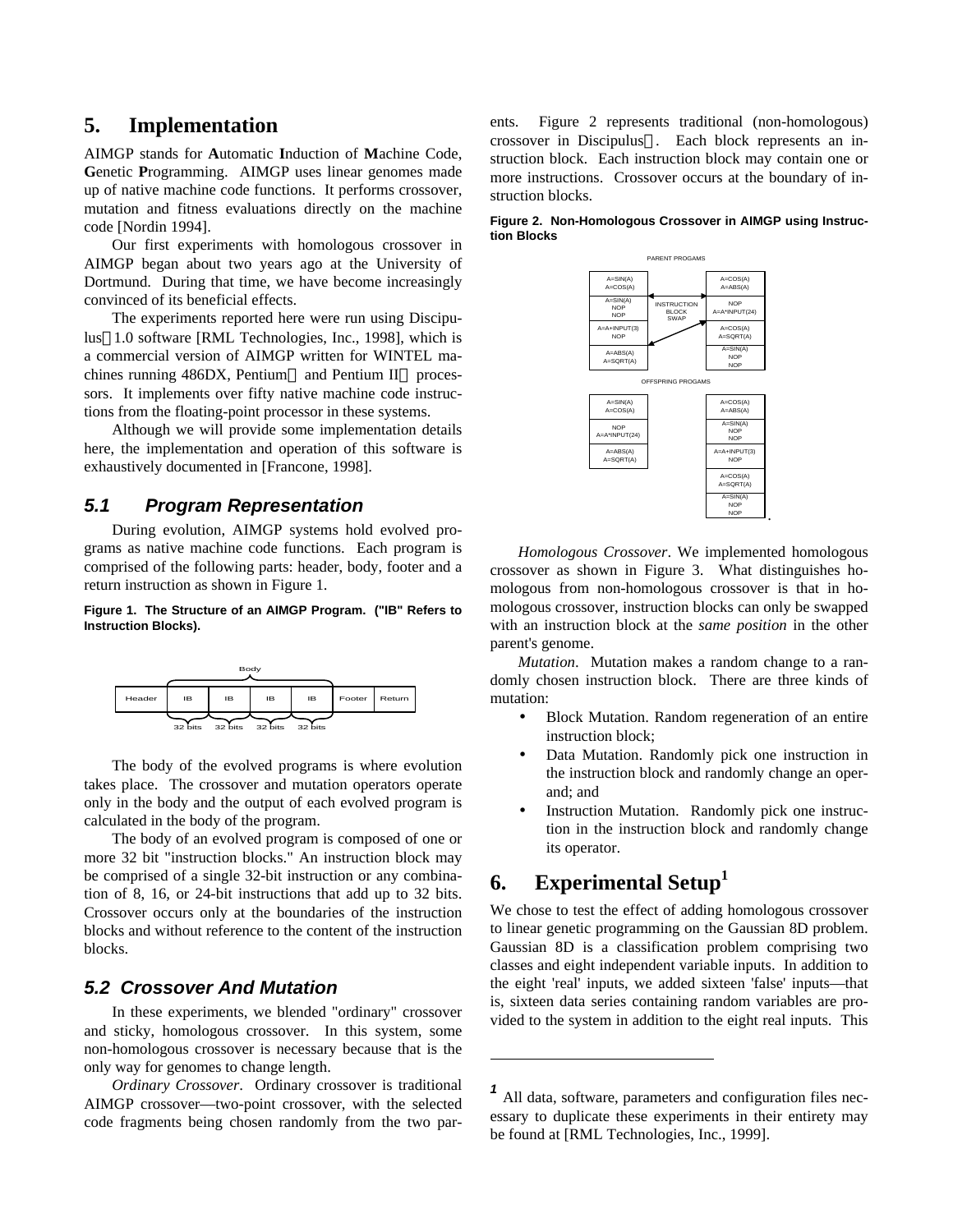makes the system engage in variable selection as well as classification.

**Figure 3. Homologous Crossover in AIMGP.**

|                                          | PARENT PROGAMS                     |                                          |  |  |  |  |
|------------------------------------------|------------------------------------|------------------------------------------|--|--|--|--|
| $A = SIM(A)$<br>A=COS(A)                 |                                    | $A = COS(A)$<br>$A = ABS(A)$             |  |  |  |  |
| $A = SIN(A)$<br><b>NOP</b><br><b>NOP</b> | <b>INSTRUCTION</b><br><b>BLOCK</b> | <b>NOP</b><br>A=A*INPUT(24)              |  |  |  |  |
| A=A+INPUT(3)<br><b>NOP</b>               | SWAP                               | $A = COS(A)$<br>A=SQRT(A)                |  |  |  |  |
| $A = ABS(A)$<br>A=SQRT(A)                |                                    | $A = SIN(A)$<br><b>NOP</b><br><b>NOP</b> |  |  |  |  |
| OFFSPRING PROGAMS                        |                                    |                                          |  |  |  |  |
| $A = SIN(A)$<br>$A = COS(A)$             |                                    | $A = COS(A)$<br>A=ABS(A)                 |  |  |  |  |
| <b>NOP</b><br>A=A*INPUT(24)              |                                    | $A = SIN(A)$<br><b>NOP</b><br><b>NOP</b> |  |  |  |  |
| $A=COS(A)$                               |                                    | $A = A + INPI IT(3)$                     |  |  |  |  |

The eight 'real' inputs were generated as follows:

A=ABS(A) A=SQRT(A)

 $A = \text{SORT}(A)$ 

• For Class 0 examples, each of the inputs are normally-distributed, random values with a mean of 0 and a standard deviation of 1.

NOP

 $SIN(4)$ NOP NOP

• For Class 1 examples, each of the inputs are normally-distributed, random values with a mean of 0 and a standard deviation of 2.

We divided the data into training and validation sets of one thousand examples each.

We measured the performance of a run by the best classification rate attained on the validation set (in percentage correct classifications).

To test the effect of homologous crossover, we used the parameters described at www.aimlearning.com/gecco. The only parameters varied were the mutation rate and the homologous crossover rate as follows:

- The mutation rate was varied between 5% and 80% (5%, 20%, 50%, and 80%).
- The overall crossover rate was fixed at 100%. The composition of the crossover operator as between homologous (sticky) and non-homologous crossover was varied as follows: 0%, 20%, 40%, 60%, 80%, and 95%. (Any crossover that is not homologous is traditional or non-homologous crossover.)

Altogether we performed twenty-five runs at each parameter setting using a different random seed for each of the twenty-five runs. Because there were twenty-four different parameter combinations tested, we performed 600 runs to obtain the data reported here.

Each run was allowed to continue for two minutes before termination. Although two minutes may seem like a very short run for a difficult problem, this is machine code genetic programming. It is approximately sixty times faster than typical genetic programming systems. Accordingly, a run of two minutes on this system is comparable to a run of about two hours on a typical genetic programming system.

| Table 1. Best Percentage Hit Rate on Validation Set by Mutation  |
|------------------------------------------------------------------|
| Rate (horizontal legend) and Homologous Crossover Rate (vertical |
| axis). Each box is average of 25 runs.                           |
| $\mathbf{M}$ and $\mathbf{D}$ and $\mathbf{M}$                   |

| Mutation Rate |      |      |      |      |  |  |
|---------------|------|------|------|------|--|--|
| Hom.Crossover | 5%   | 20%  | 50%  | 80%  |  |  |
| Rate          |      |      |      |      |  |  |
| 0%            | 71.1 | 72.6 | 72.9 | 74   |  |  |
| 20%           | 69.5 | 71.4 | 74.9 | 73.9 |  |  |
| 40%           | 70.6 | 73.2 | 73.7 | 73.4 |  |  |
| 60%           | 68   | 72.4 | 74.5 | 74.6 |  |  |
| 80%           | 70   | 74.4 | 74.9 | 75.7 |  |  |
| 95%           | 70.8 | 75.3 | 77.6 | 77.4 |  |  |

### **7. Results**

We measured overall performance by the percentage of correct classifications attained by the best individual on the validation set.

| Table 2. Number of Tournaments before Average Length Equaled     |
|------------------------------------------------------------------|
| or Exceeded 500 bytes, in thousands of tournaments (000), by Mu- |
| tation Rate (horizontal legend) and Homologous Crossover Rate    |
| (vertical axis). Each box is average of 25 runs.                 |
|                                                                  |

Mutation Rate

| Hom.Crossover | 5% | 20% | 50% | 80% |  |
|---------------|----|-----|-----|-----|--|
| Rate          |    |     |     |     |  |
| 0%            | 10 | 11  | 10  | 12  |  |
| 20%           | 9  | 10  | 11  |     |  |
| 40%           |    | 11  | 9   |     |  |
| 60%           | 11 | 11  | q   | 10  |  |
| 80%           | 16 | 18  | 12  | 14  |  |
| 95%           | 20 | 24  | 22  | 22  |  |

Table 1 reports the results of our runs cross-tabulated by mutation rate and homologous crossover rate. As is apparent, runs with high homologous crossover rates tend to perform better than runs with lower homologous crossover rates.

Table 2 shows the average number of tournaments that transpired before the average length of the evolved programs in the population exceeded 500 bytes in length. The more homologous crossover, the longer runs continue before they reach 500 bytes in length. This effect is pronounced at each level of mutation.

### **7. Discussion**

On these data, both of our predictions are confirmed for this problem. Homologous crossover does apparently have a significant and beneficial effect on the fitness of the best individual on the validation data and on code bloat.

Significantly, the emergent aspects of homologous crossover do not become apparent until the operator comprises at least 80% and perhaps 95% of all crossover events. This suggests the mechanism by which the homologous operator works is in fact the emergence of homology within the population.